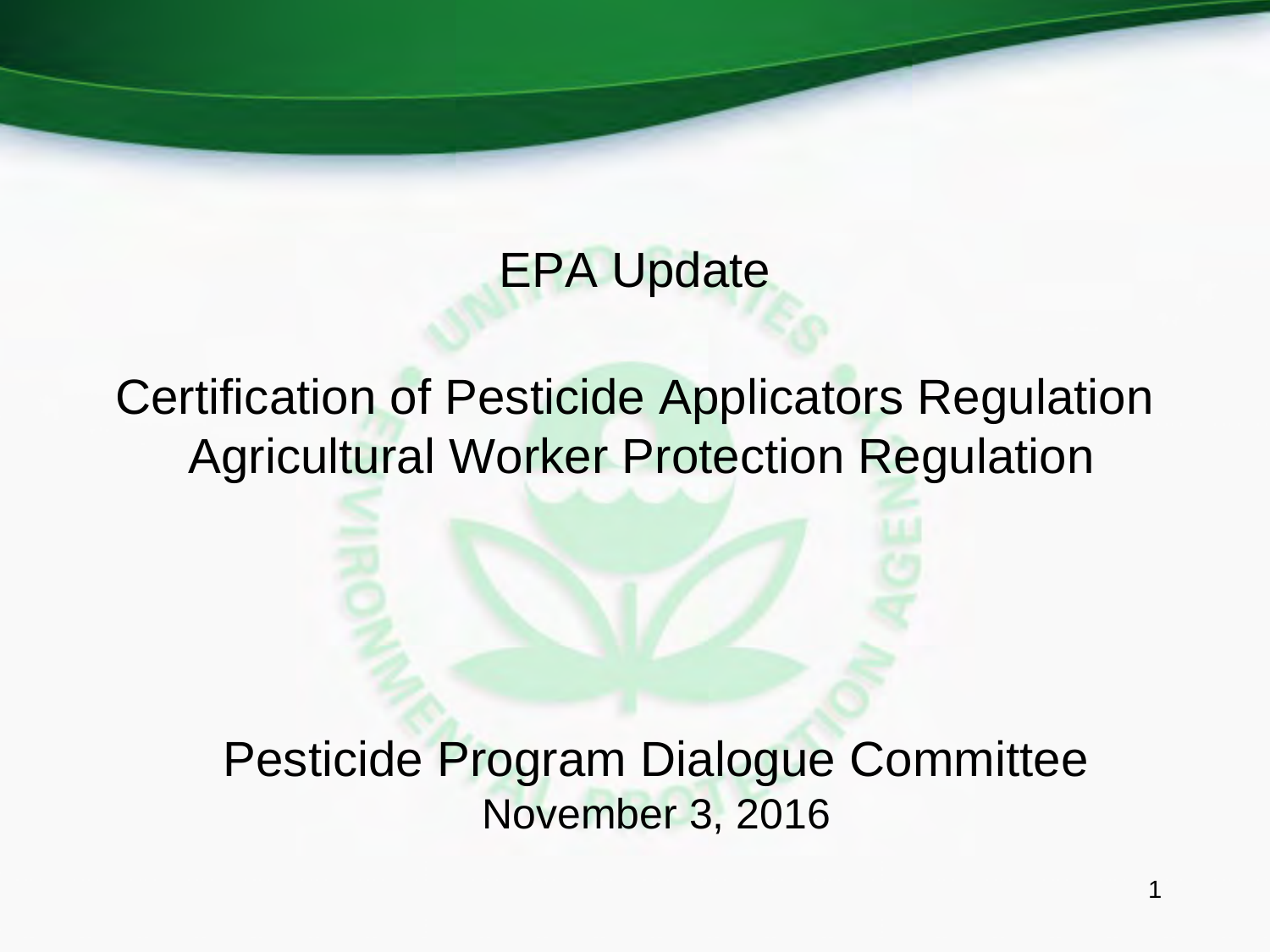

### Revisions to EPA's Certification of Pesticide Applicators Regulation

**Schedule** 

- Proposed on 8/24/15
- Comment period ended 1/22/16
	- Extended several times
	- Final rule extensively revised to address comments
- EPA submitted final rule package to OMB 8/23/16
	- Expedited review 2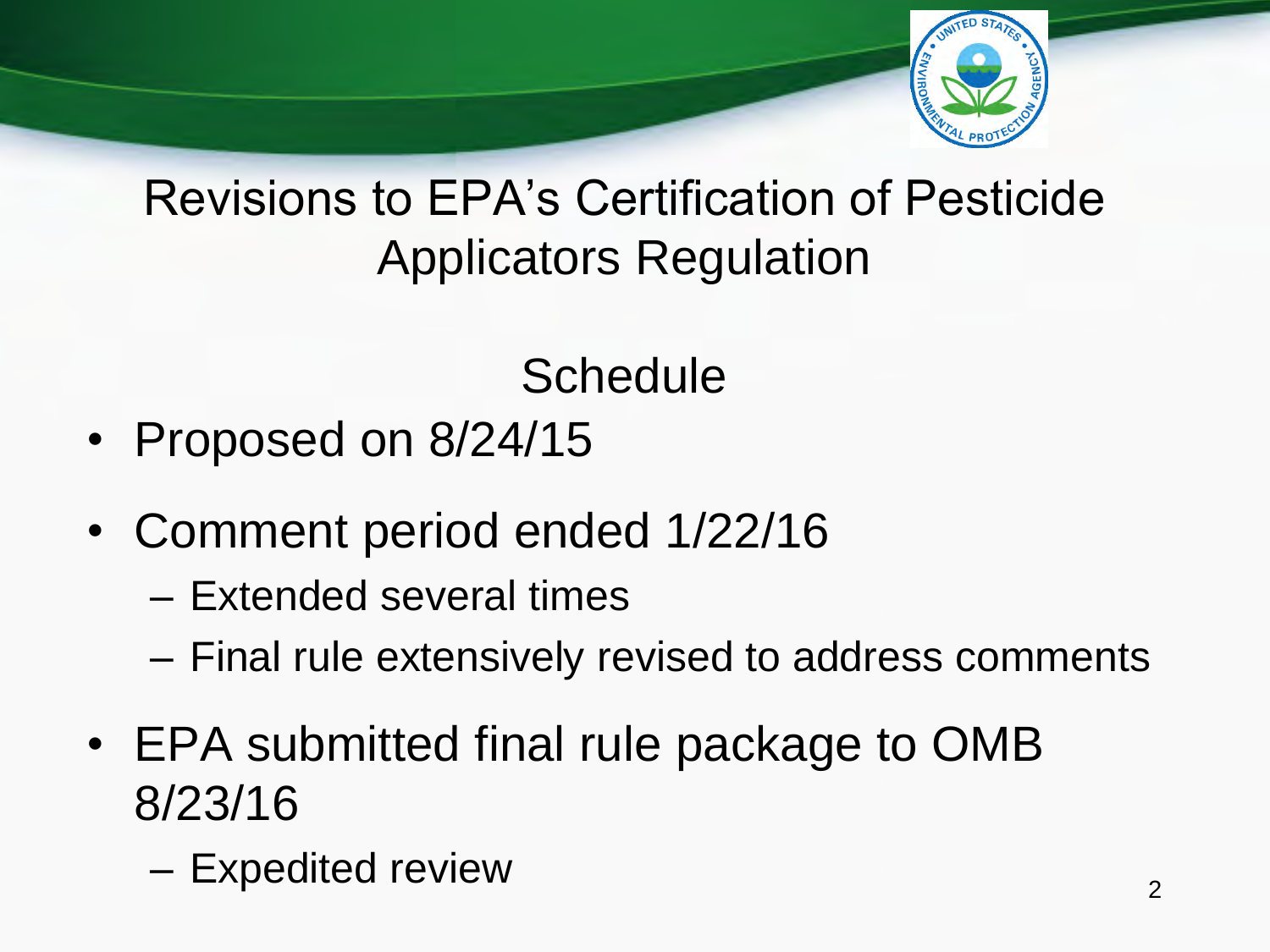

### Status Update

- Over 700 unique comments
	- States, PSEPs, applicators, growers
	- Helpful in describing intricacies of their programs and how proposal would impact them
- State certification and recertification programs have developed in many different ways over past 40 years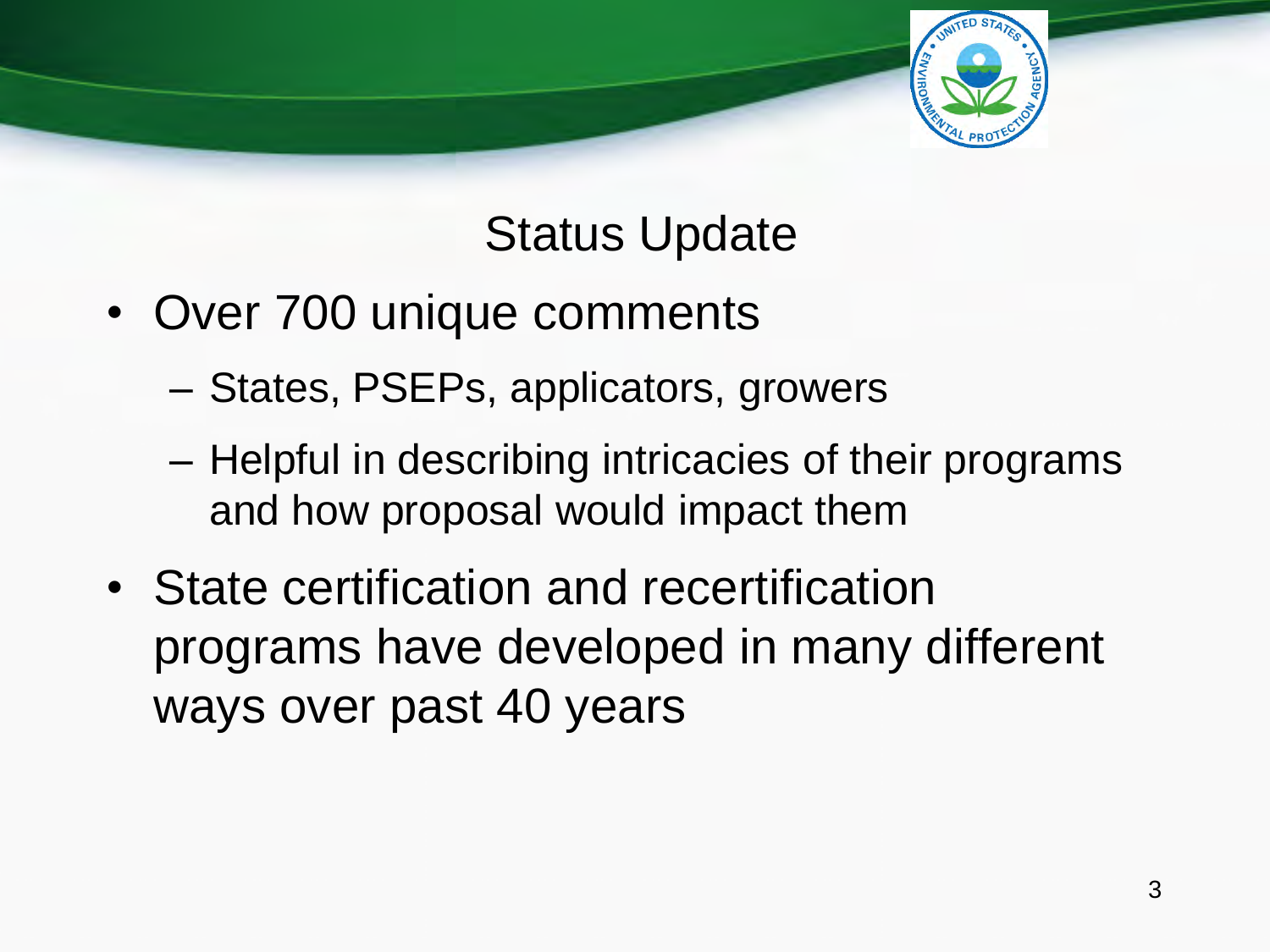

### Response to Public Comments

Comments guided EPA toward different ways to accomplish goals of the proposal:

- Continued competency of applicators
- Ensure competency of applicators working under the supervision of a certified applicator
- Establishing standards for adequate supervision

Based on comments, we considered flexible options for final rule to accommodate different approaches that states have taken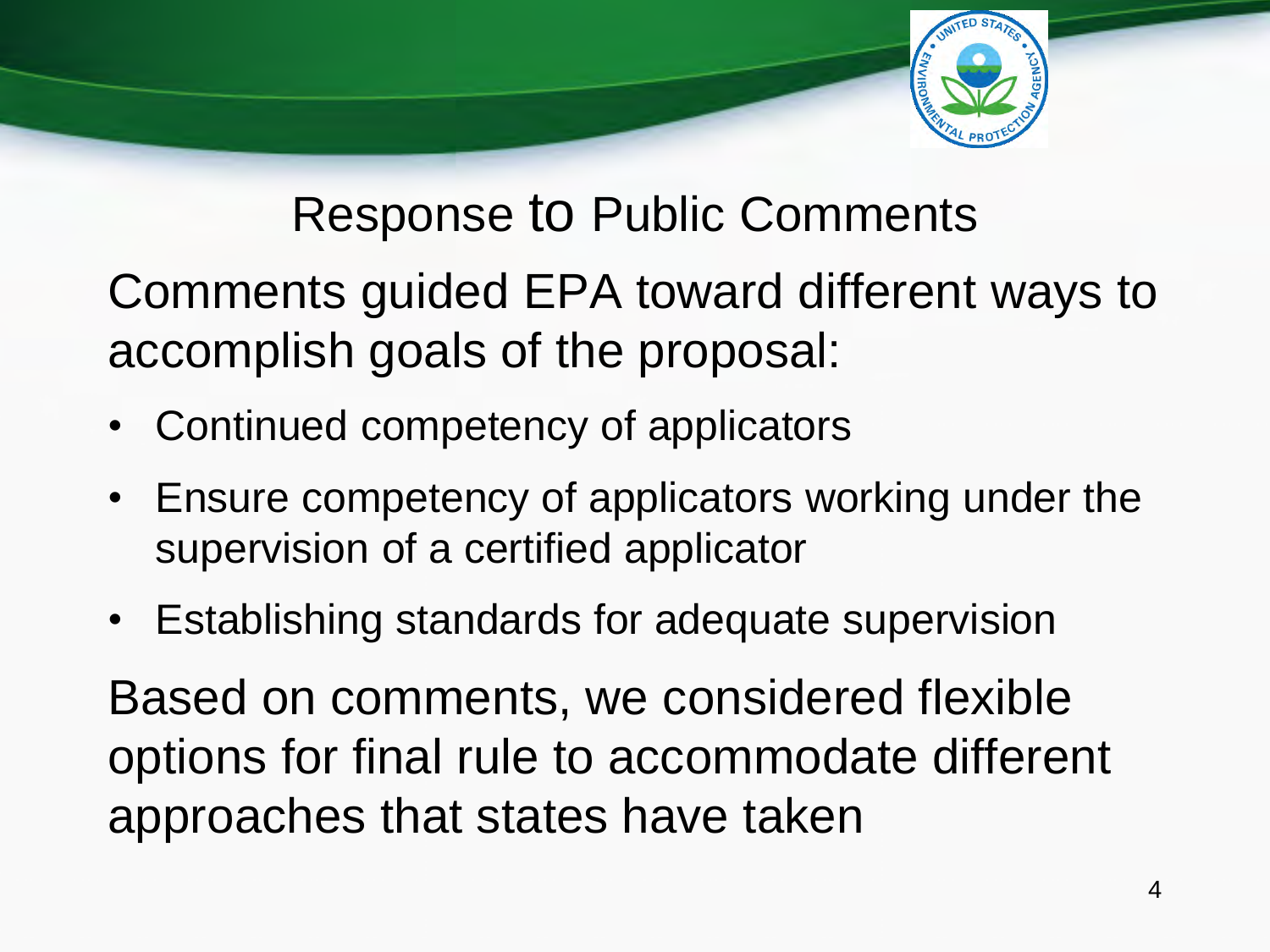

# Implementation Plan

- Lengthy implementation period
- Extensive HQ/Regional outreach and education efforts
- Assoc. of American Pesticide Control Officals to facilitate state input on implementation
- HQ/Regional process for state certification plan review
	- National meeting to train Regional C&T coordinators, managers and project officers
- C&T Pesticide Regulatory Education Program Spring 2017
	- Extensive working session with state personnel on certification plan development and new training needs / resources
- Support from EPA's meetings resources cooperative agreement
- Support from Pesticide Educational Resources Collaborative (PERC) cooperative agreement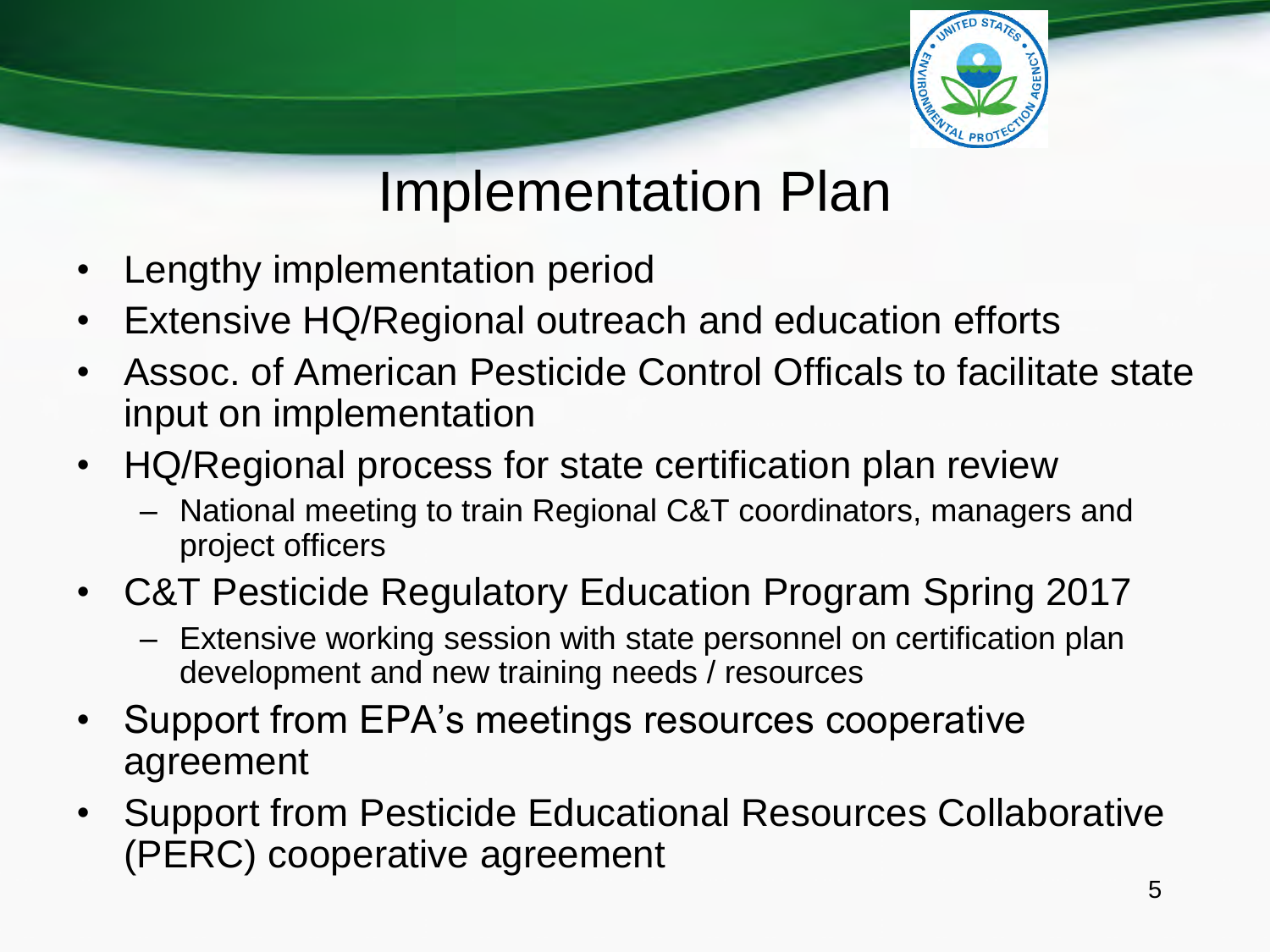

## Agricultural Worker Protection Regulation

- EPA's WPS outreach and implementation effort
	- Activities
	- Cooperative agreements & contracts
	- Timing of materials
- Inspection guidance
- Ongoing implementation issues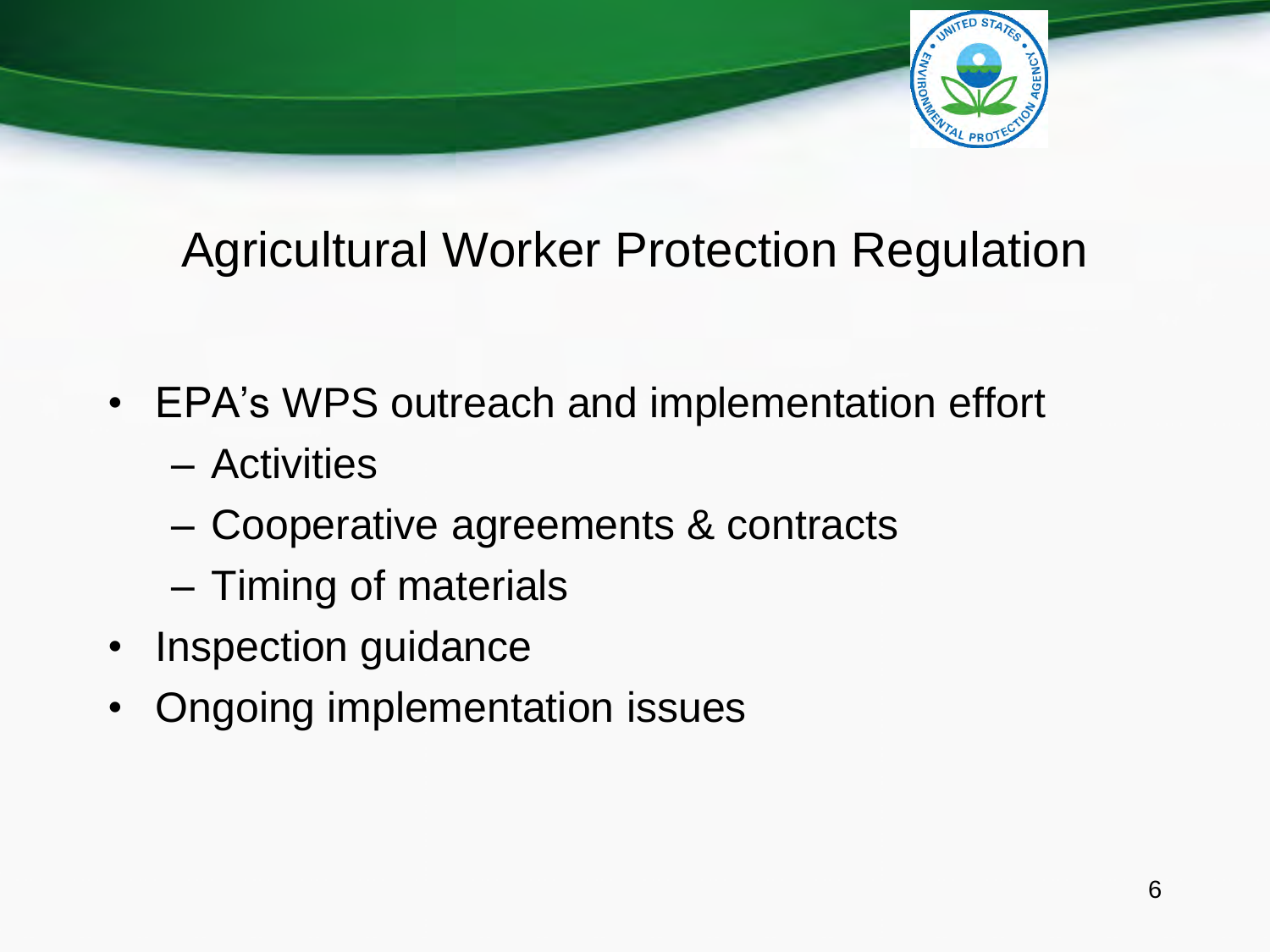

## Implementation Timeline

11/2/2015 Revised WPS final rule published in the Federal Register. 1/2/2017

WPS

Except:

**Training** 

**Compliance** Required with Most Revised

Requirements

• New content in

• New content in Pesticide Safety Information Display • Responsibility for Handlers related to the Application Exclusion Zone

Worker and Hander

9/28/2015 Revised WPS final rule signed

1/2/2018 **Compliance** Required with All WPS **Requirements**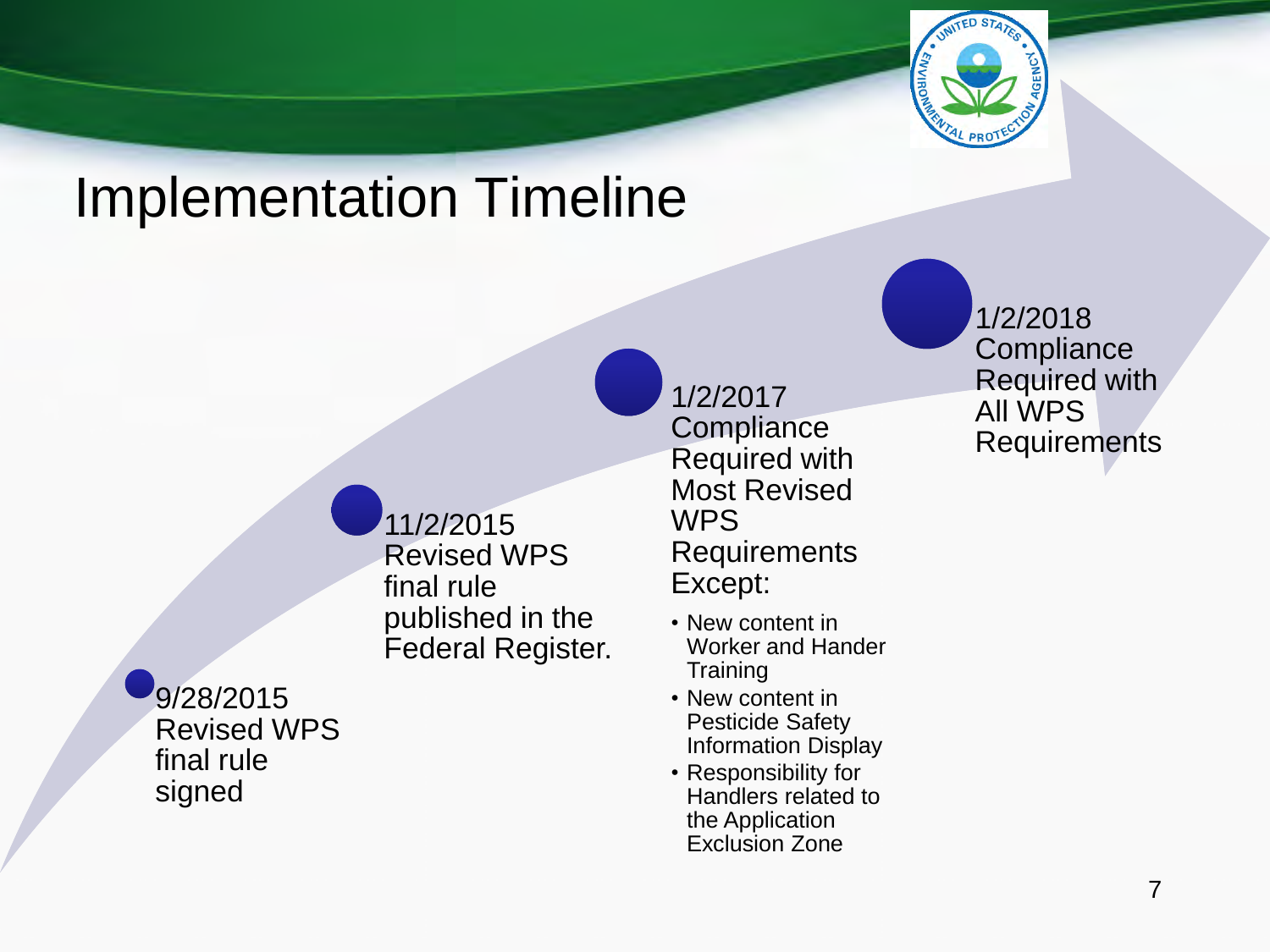

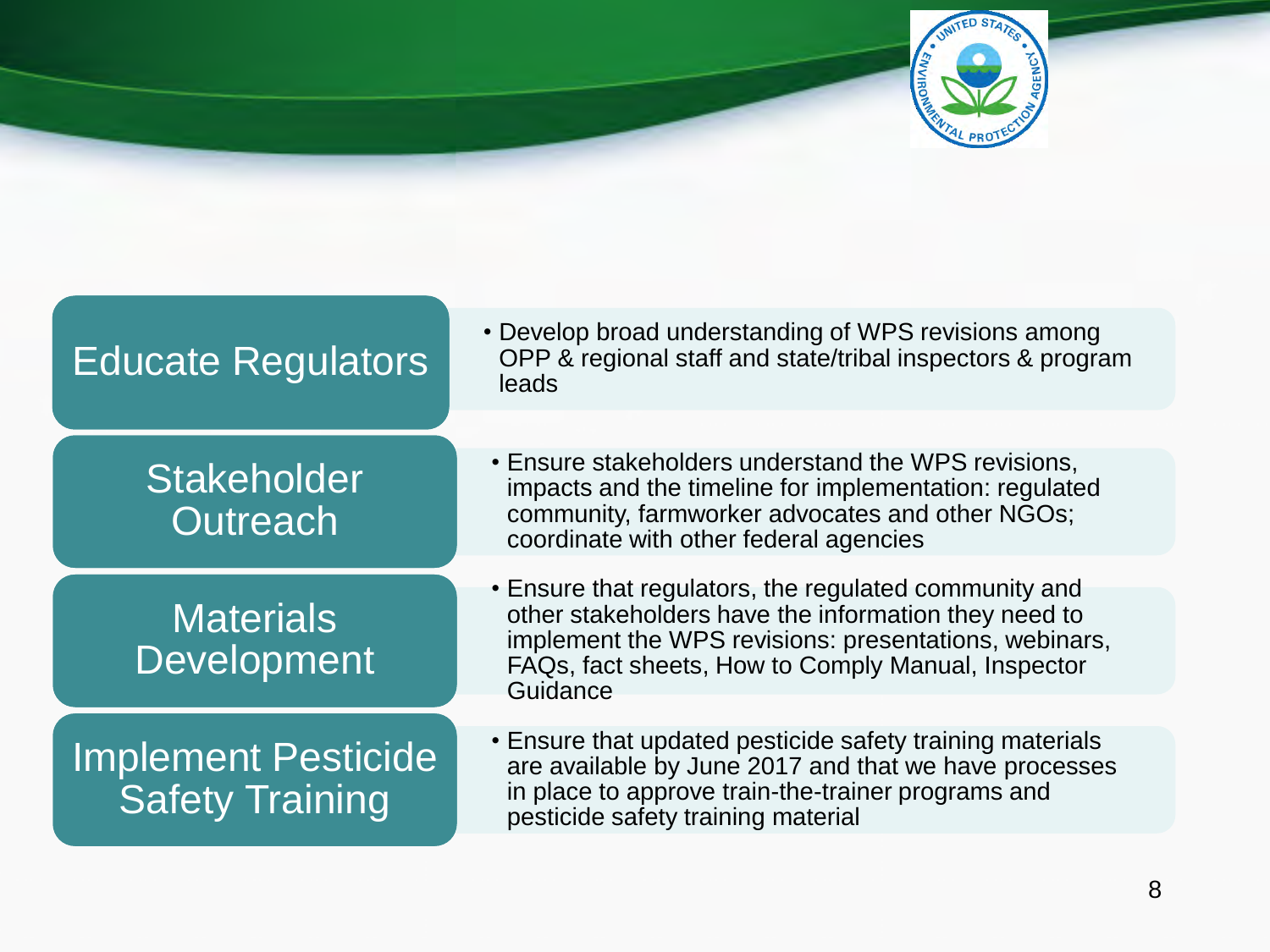

## Status of WPS Implementation Activities

Educate EPA, state, tribal staff on new provisions

- •Training for regions
- •WPS PREP #1
- •TPPC
- •Tribal PIRT (R9)
- •Region 10 inspectors
- •Region 7 inspectors •AAPCO
- •Region 5 inspectors (WI, MN, MI, OH)
- •PIRT/PREP precourse webinar
- •Region 8 inspectors
- •Region 3 inspectors
- •Region 2 inspectors
- •WPS PIRT
- •Western Regional Pesticides Meeting
- •WPS PREP #2 (implementation)
- •North Central Regional Pesticides Meeting
- •Tribal PIRT
- •Region 4 inspectors
- •Region 5 inspectors (IN, IL)

#### Develop materials

- •Comparison tables (English & Spanish)
- •Overview PPTs (short & long)
- •Detailed PPTs on each topic
- •PPTs for different audiences
- •FAQs
- •Fact sheets: respirators, AEZ, training, haz comm, etc.
- •How to Comply Manual
- •Interpretive guidance (Q&As
- Fact sheets by sector
- •Inspector guidance
- •Inspector pocket guide
- •Pesticide safety information poster
- •Interpretive guidance (Q&As)
- •Process for approving trainthe-trainer (TTT) programs
- •Process for approving pesticide safety training materials
- •Review/approve pesticide safety training materials from external groups
- •Review/approve TTT programs
- •Issue draft pesticide safety training materials for review and field testing
- •Issue final pesticide safety training materials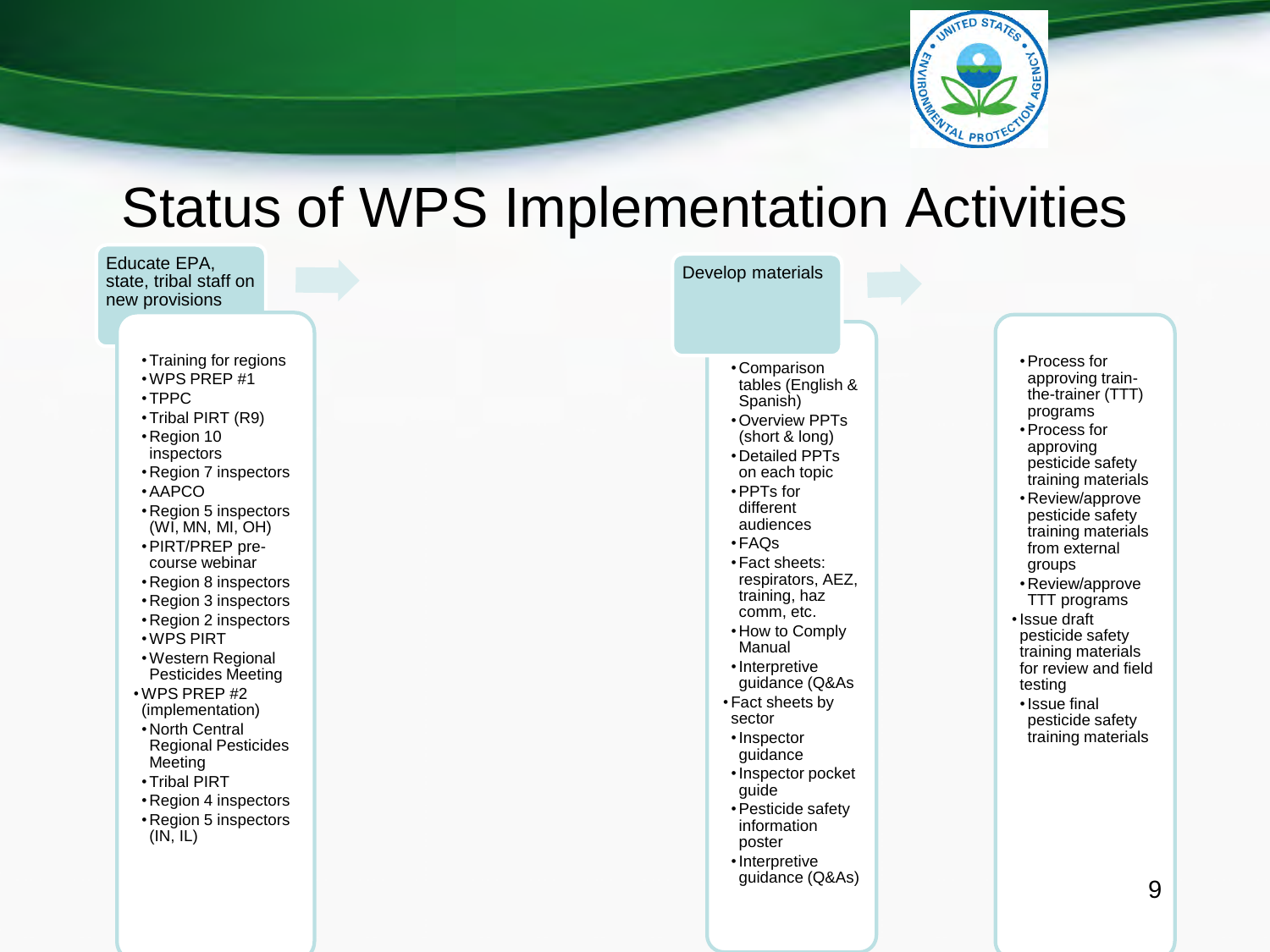

# EPA Grants and Contracts

- Implementation support from multi-year cooperative agreements
	- Assoc. of Farmworker Opportunity Programs worker training
	- Pesticide Educational Resources Collaborative resource development
	- Meeting support & facilitation
	- Pesticide safety education program funds distribution
- Implementation support from multi-year communication and outreach contracts
	- Hispanic Communication Network focus on workers & handlers
	- The CauseWay Agency focus on agricultural employers  $_{10}$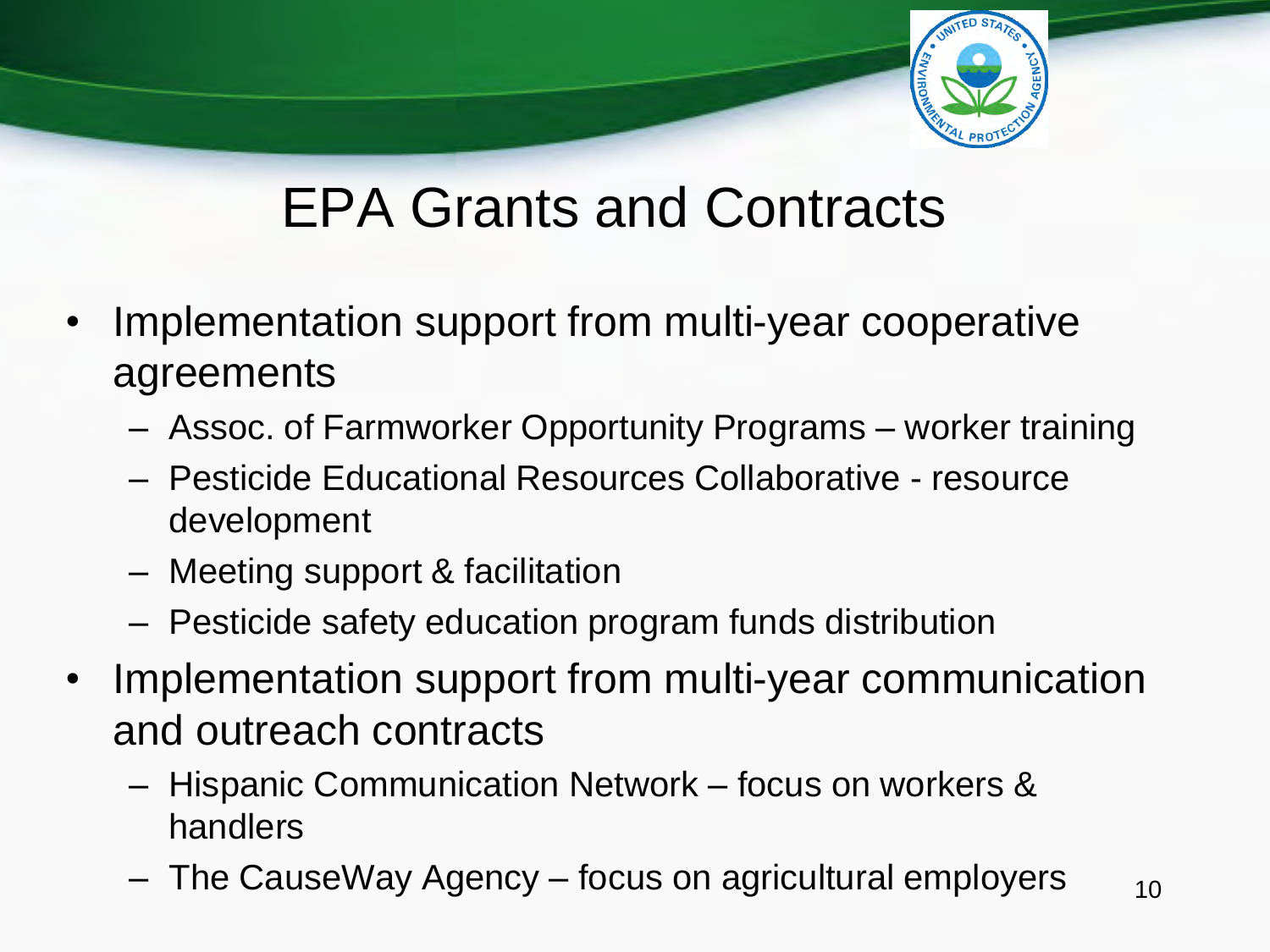

## National Farmworker Training





• WPS Training

Photo courtesy of AFOP

- 30 states
- WPS pesticide safety training to farmworkers
- WPS Train-the-Trainer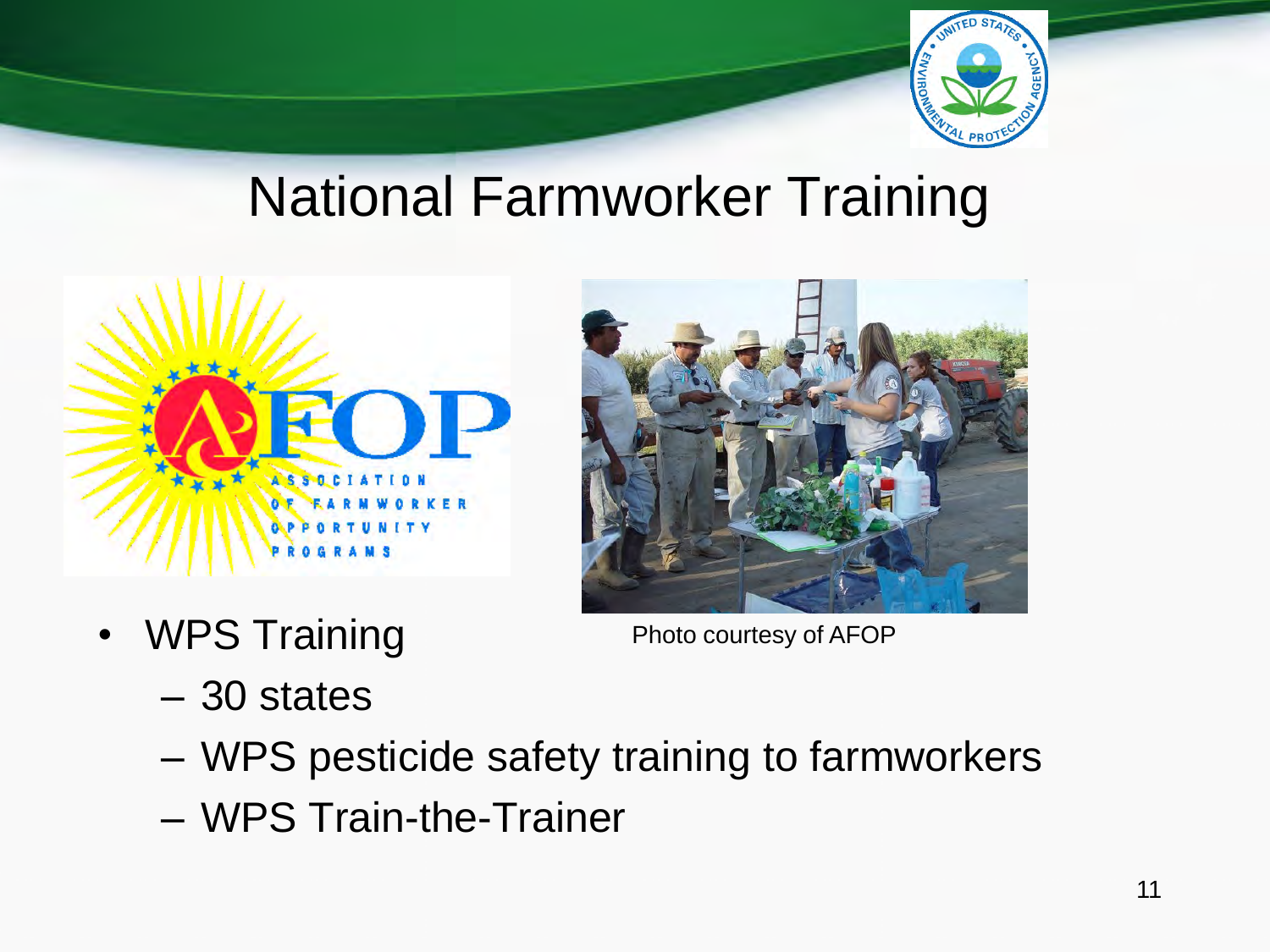



## Pesticide Educational Resources Collaborative (PERC)

- Cooperative agreement UC Davis & Oregon State – http://pesticideresources.org
- First years focus on WPS priority resources
- WPS interactive web site
- Clearinghouse of WPS training materials
- Videos for training workers & handlers
- How to Comply Manual
- Train the trainer program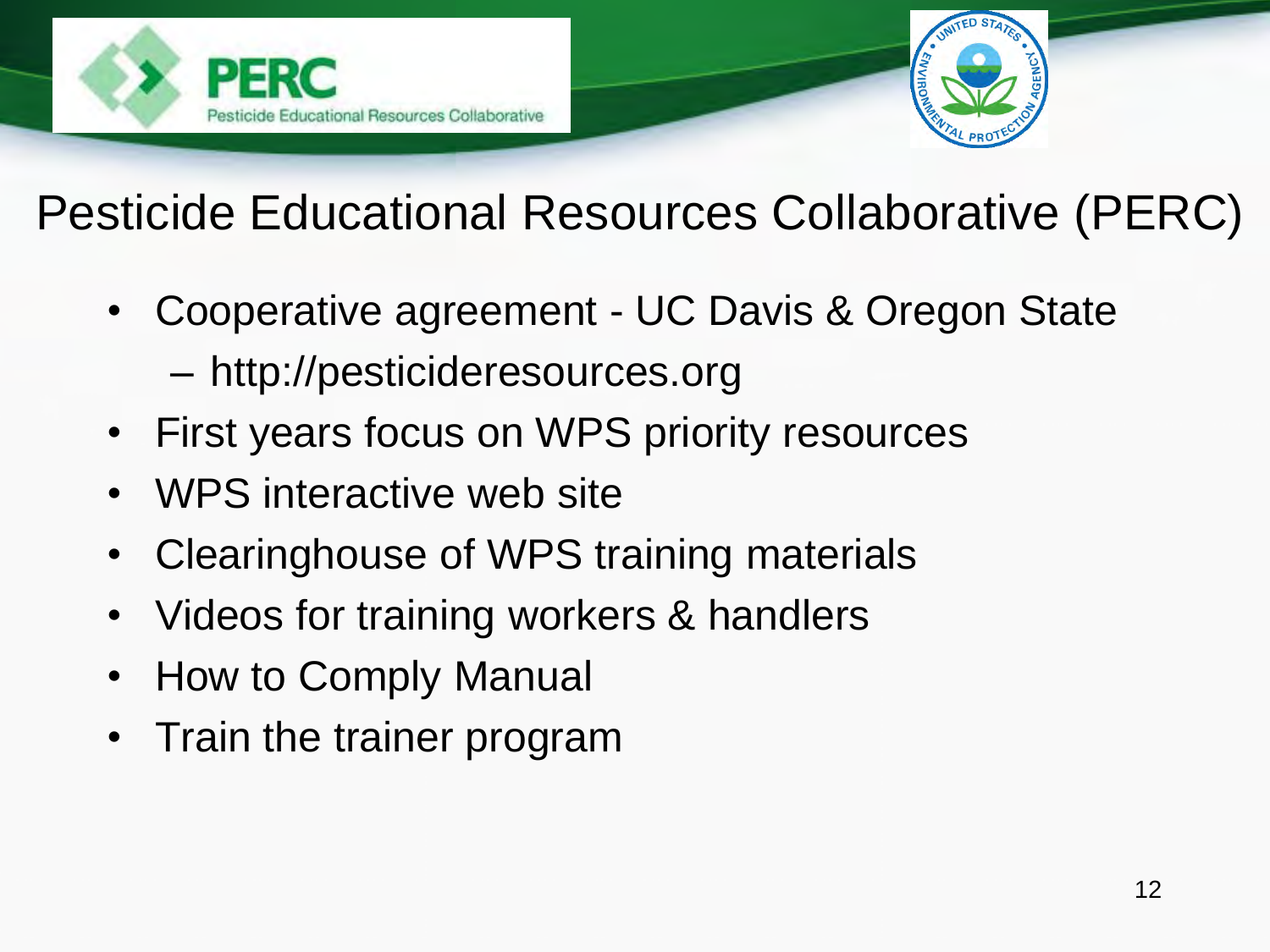

# Outreach & Educational Material

- Available now
	- Summary tables (English & Spanish); overview PPTs, detailed PPTs on specific topics
	- FAQs (on-going) and AEZ interpretative guidance
	- WPS Quick Reference Guide
	- WPS How to Comply Manual
- Coming soon
	- Additional fact sheets on specific topics, other interpretive guidance (on-going)
	- Inspection Guidance
	- Inspector Pocket Guide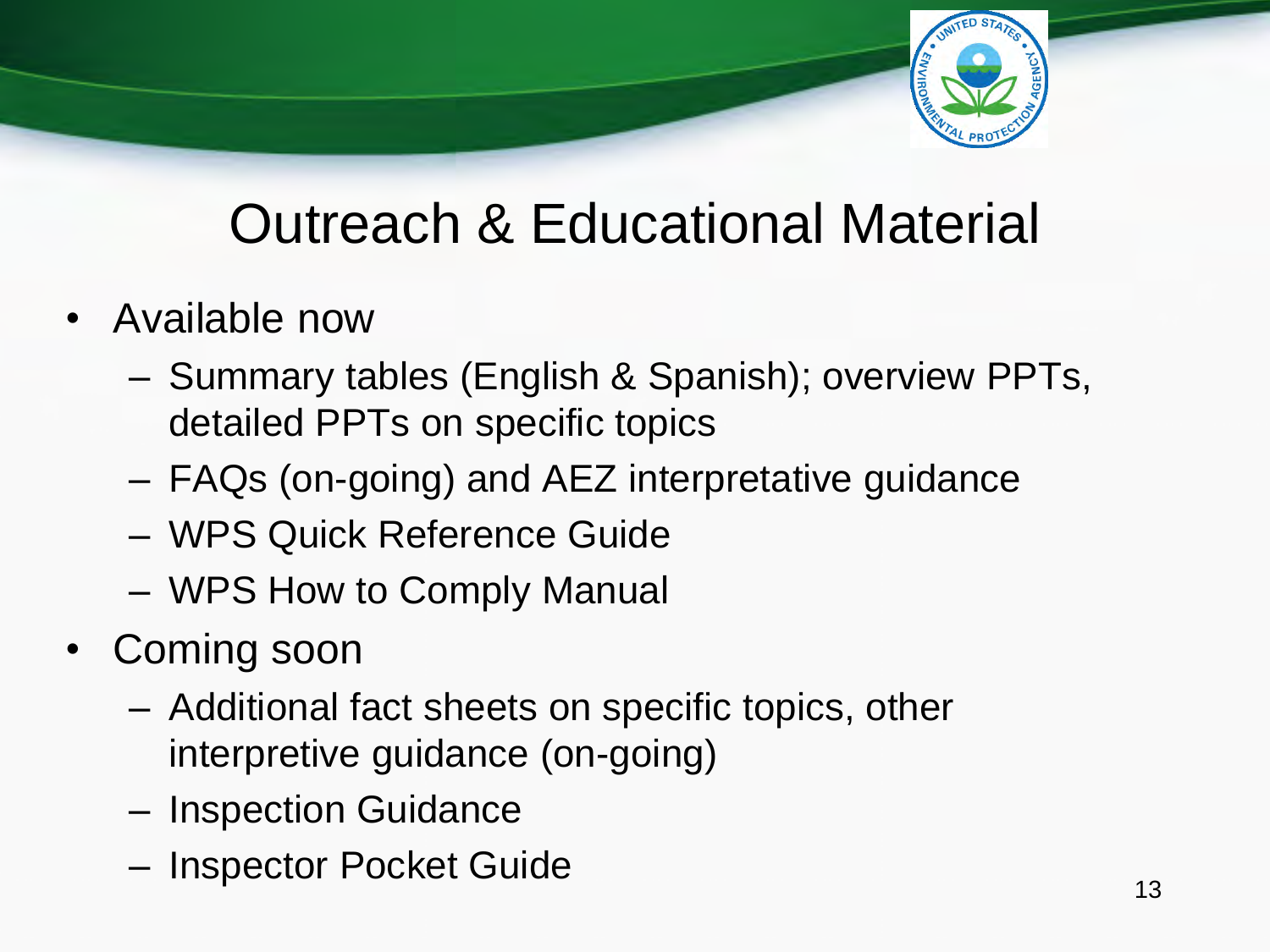

# Ongoing WPS Implementation Issues

- Equivalency requests:
	- CA, ME, NH, NJ, OR, WA and WY
- AEZ implementation & interpretive guidance:
	- Meaning of "suspend application"
	- "Shelter-in-place" (i.e., what is allowed under the "do not contact" provision?)
	- Are easements considered "on the establishment
	- Guidance on the AEZ and chemigation
- Respirator training:
	- guidance on recordkeeping and verifying training through recordkeeping versus performance standard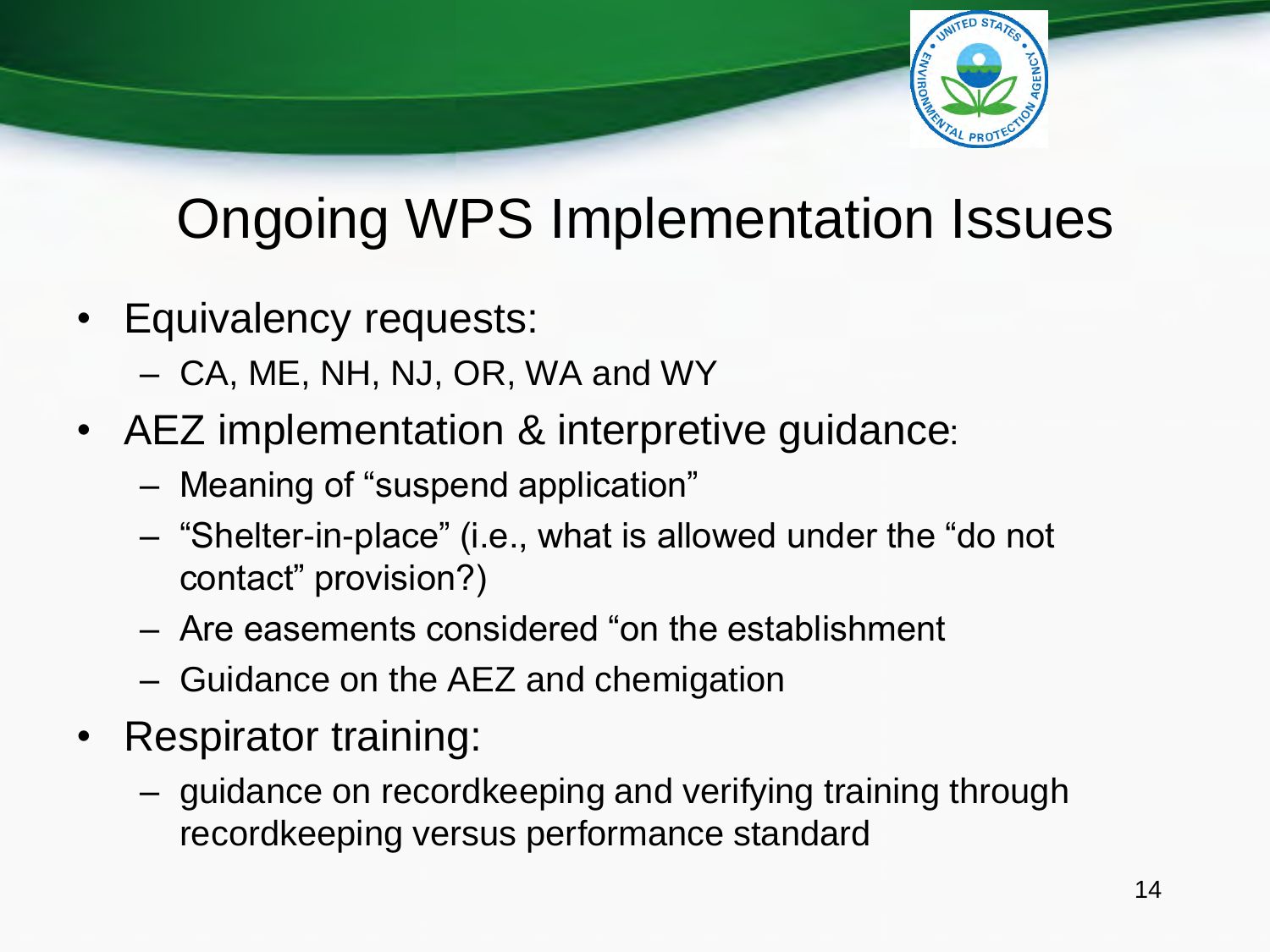

# Ongoing WPS Implementation Issues

- WPS Train-the-Trainer
	- Grandfathering for 2017?
- Training recordkeeping
	- guidance on accepting training records from other employers
- EPA pesticide product lists to support WPS compliance monitoring:
	- Products requiring a respirator
	- Products requiring protective eyewear
	- Products requiring double notification
	- Products requiring REIs > 48 hours
- FRN to make "technical corrections" to WPS  $15$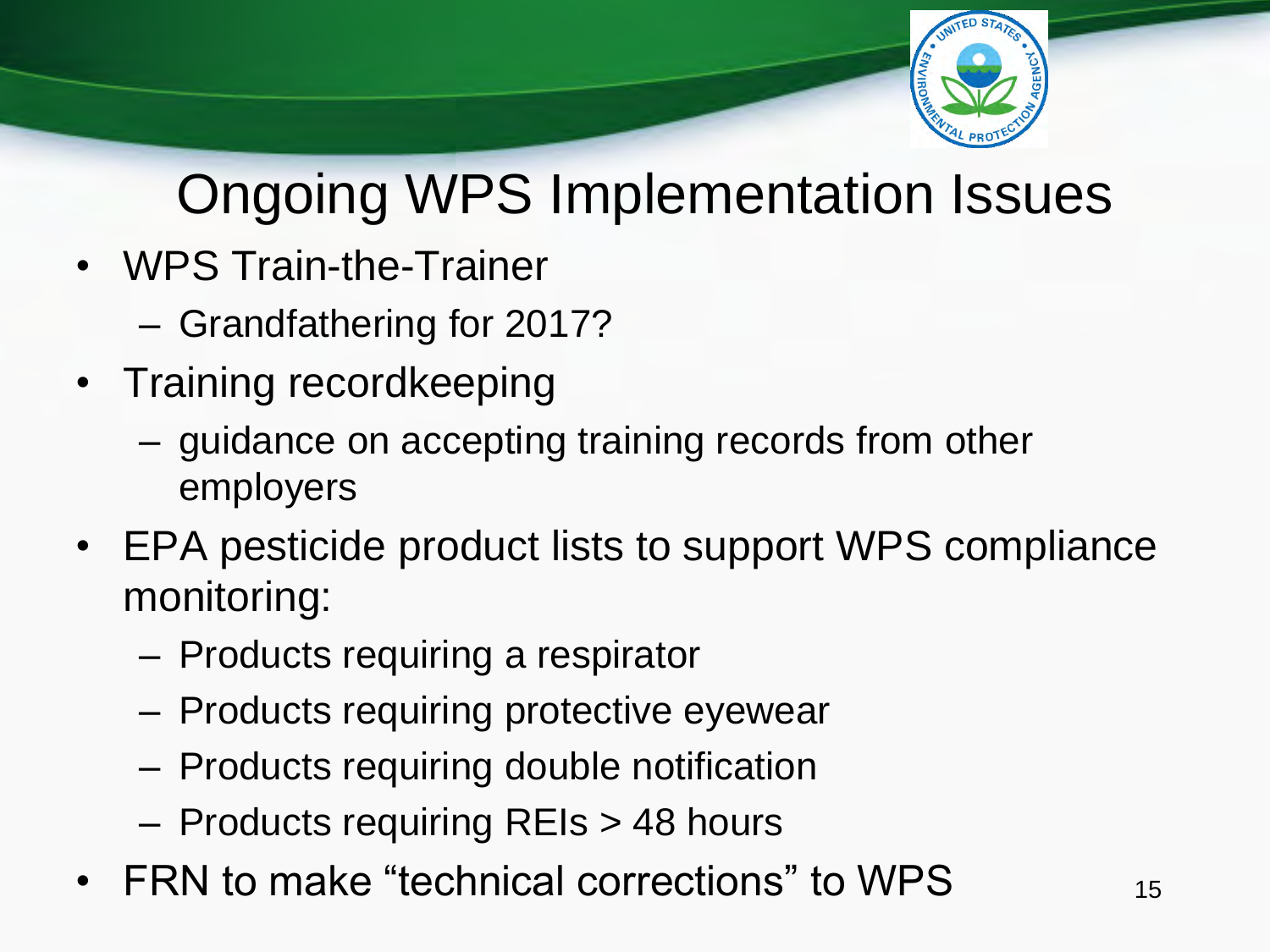

## Additional WPS Resources

- www2.epa.gov/pesticide-worker-safety
- www.pesticideresources.org